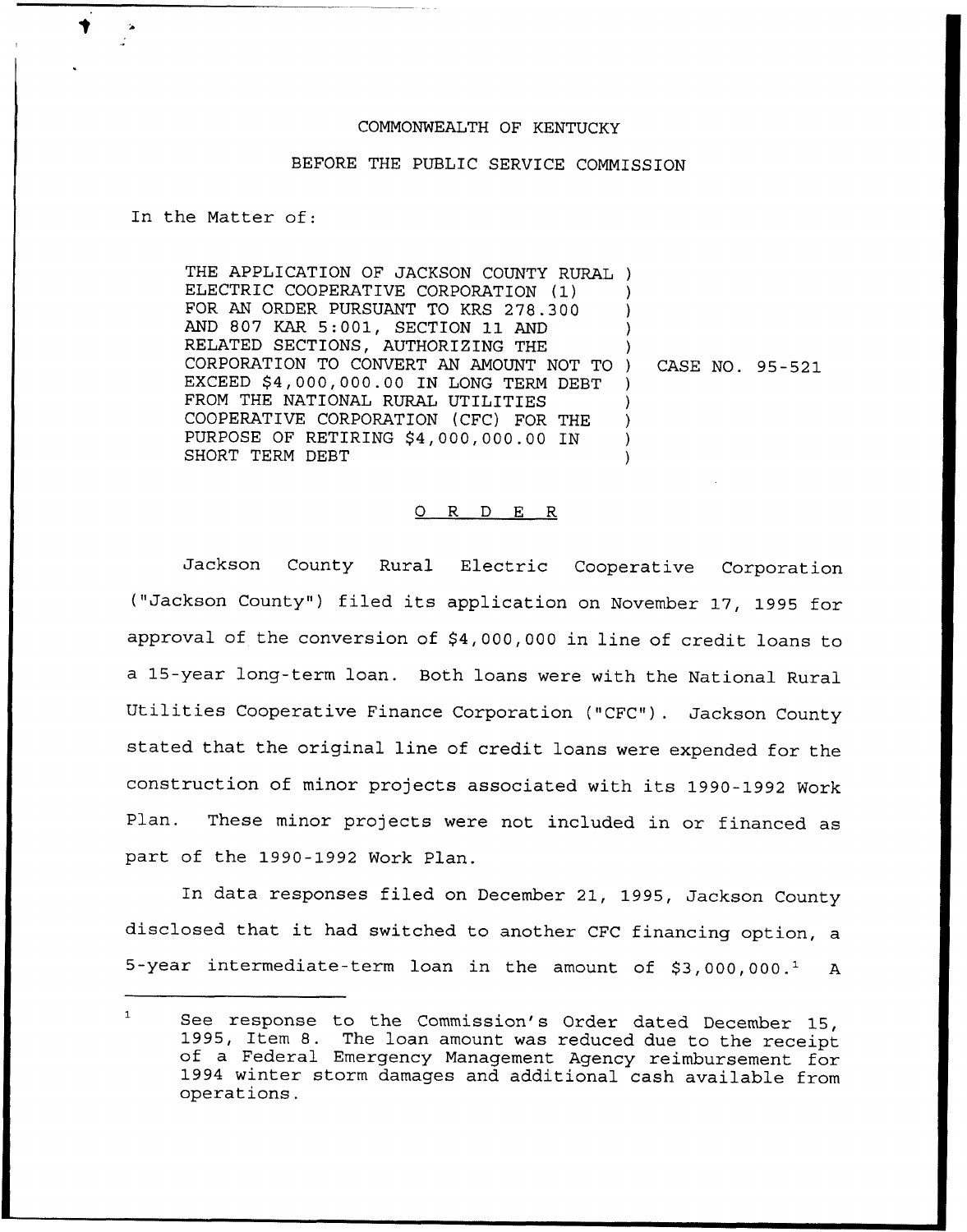primary reason for the switch was to avoid the complicated and lengthy process to secure a lien accommodation from the Rural Utilities Service.<sup>2</sup> Although the 15-year long-term loan requires a lien accommodation, the 5-year intermediate-term loan does not.

The CFC intermediate-term loan program selected by Jackson County requires one half of the loan to be amortized over the 5 year term with the remainder due as a balloon payment at the end of the term. If the balloon payment cannot be made, the outstanding balance can be renewed and amortized over the next <sup>5</sup> years. CFC requires no security for this loan and offers fixed and variable interest rates. Jackson County has decided to select a variable rate but has the option to convert to a fixed rate during the term. On January 8, 1996, Jackson County filed a copy of correspondence from CFC approving the loan with a variable interest rate.

At the outset the Commission notes that Jackson County should have promptly amended its financing application to reflect the change in loan options. Although Jackson County decided on the change shortly after its application was filed, no amendment was ever filed. The Commission was eventually informed of the change through responses to information requests. In all future proceedings, Jackson County will be expected promptly to notify the Commission by amendment of significant changes in its application.

Having considered the evidence of record and being advised, the Commission finds that:

Response to the Commission's Order dated December 15, 1995, Item 2.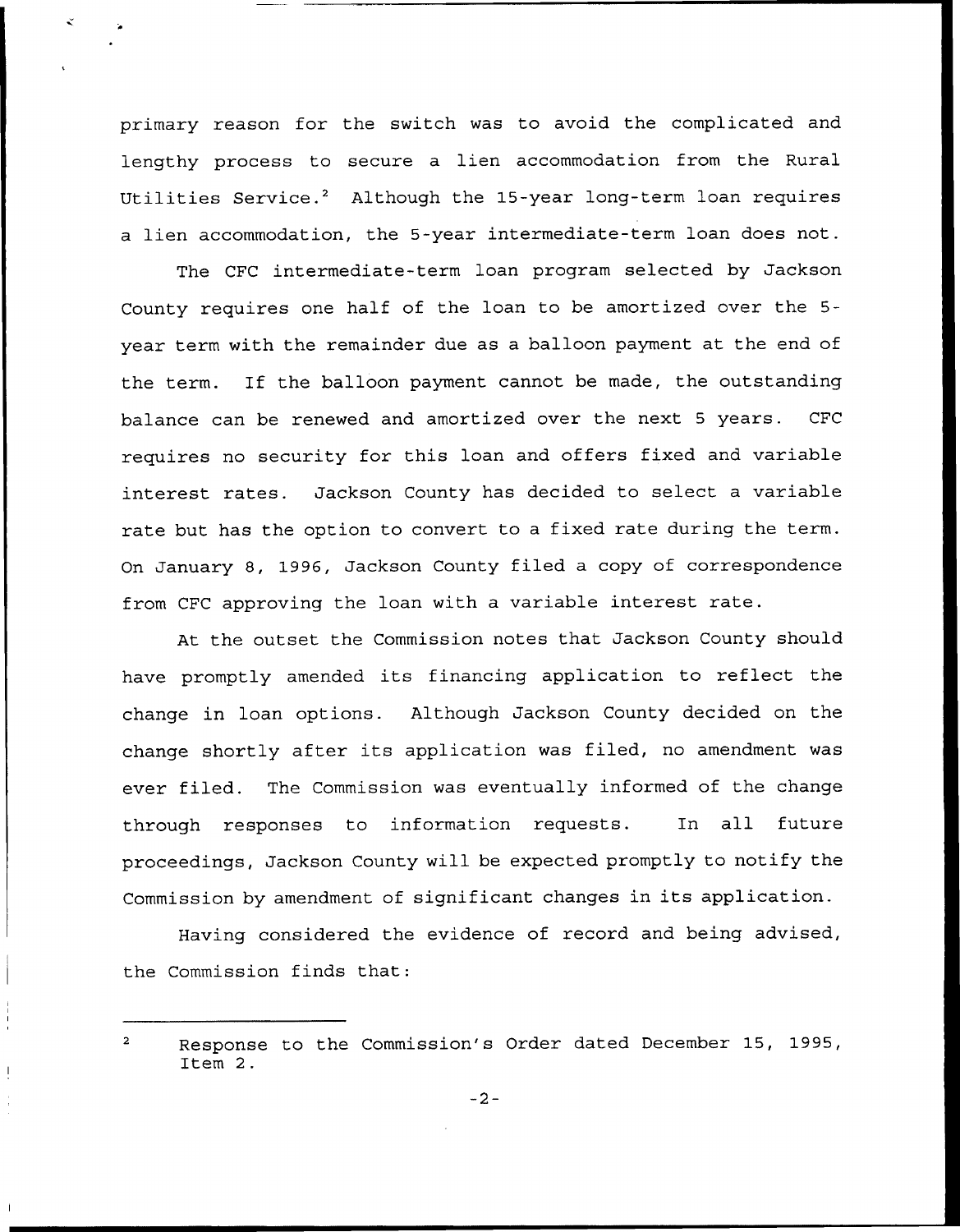1. The proposed loan from CFC is for lawful objects within the corporate purposes of Jackson County, is necessary and appropriate for and consistent with the proper performance by the utility of its service to the public and will not impair its ability to perform that service, and is reasonable, necessary, and appropriate for such purposes.

2. Jackson County is capable of executing its notes as security for the loan as stated herein.

3. Although Jackson County has committed to a variable interest rate, that rate should be reevaluated at the time it is finalized to ensure that it results in the net lowest cost over the term of the financing.

4. Should Jackson County decide to select <sup>a</sup> fixed interest rate instead of <sup>a</sup> variable rate, it should notify the Commission in writing of the reasons for the selection within 10 days of the decision.

5. The proceeds from the proposed loan should be used for the lawful purposes set out in Jackson County's application.

6. Jackson County should include in its monthly financial report to the Commission the current interest rate on its outstanding variable rate loans.

IT IS THEREFORE ORDERED that:

1. Jackson County be and it hereby is authorized to borrow \$3,000,000 from CFC for <sup>a</sup> 5-year period bearing either a fixed or variable rate, as chosen by Jackson County at the time the first

 $-3-$